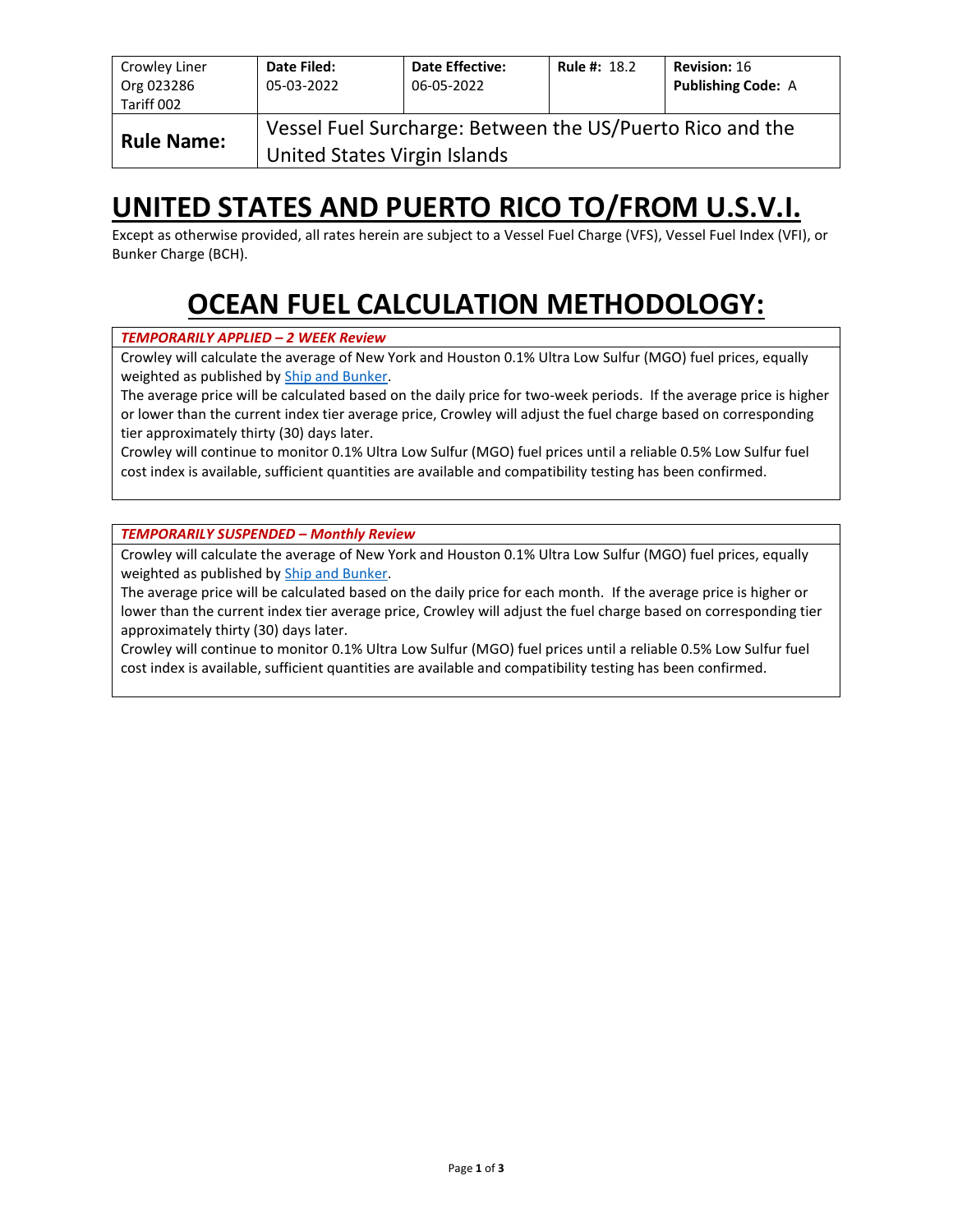| Crowley Liner<br>Org 023286<br>Tariff 002                                                                      | Date Filed:<br>05-03-2022 | <b>Date Effective:</b><br>06-05-2022 | <b>Rule #: 18.2</b> | <b>Revision: 16</b><br><b>Publishing Code: A</b> |  |  |  |
|----------------------------------------------------------------------------------------------------------------|---------------------------|--------------------------------------|---------------------|--------------------------------------------------|--|--|--|
| Vessel Fuel Surcharge: Between the US/Puerto Rico and the<br><b>Rule Name:</b><br>United States Virgin Islands |                           |                                      |                     |                                                  |  |  |  |

## **Bunker Charge (BCH)**

**All tariff and contract rates will be subject to a Bunker Charge (BCH) charge as outlined below:**

- All shipments between U.S. and U.S.V.I
- All shipments between Puerto Rico and U.S.V.I

|  | 20'Dry   20'RE   40'Dry   40'NOR   40'RE   45'Dry   45'RE   53'   NIT   VEH                 |  |  |  |
|--|---------------------------------------------------------------------------------------------|--|--|--|
|  | \$525   \$840   \$1,050   \$1,050   \$1,680   \$1,216   \$1,846   \$1,426   \$1,050   \$220 |  |  |  |

|              | <b>Price Range - Per Metric</b> |       | <b>BUNKER CHARGE TABLE</b> |         |                |               |         |               |         |            |                 |
|--------------|---------------------------------|-------|----------------------------|---------|----------------|---------------|---------|---------------|---------|------------|-----------------|
| Ton          |                                 |       |                            |         |                |               |         |               |         |            |                 |
| <b>Start</b> | End                             | 20'   | <b>20' RE</b>              | 40'     | <b>40' NOR</b> | <b>40' RE</b> | 45'     | <b>45' RE</b> | 53'     | <b>NIT</b> | <b>Vehicles</b> |
| \$0          | \$499                           | \$100 | \$160                      | \$200   | \$200          | \$320         | \$230   | \$350         | \$270   | \$200      | \$50            |
| \$500        | \$549                           | \$125 | \$200                      | \$250   | \$250          | \$400         | \$288   | \$438         | \$338   | \$250      | \$60            |
| \$550        | \$599                           | \$150 | \$240                      | \$300   | \$300          | \$480         | \$346   | \$526         | \$406   | \$300      | \$70            |
| \$600        | \$649                           | \$175 | \$280                      | \$350   | \$350          | \$560         | \$404   | \$614         | \$474   | \$350      | \$80            |
| \$650        | \$699                           | \$200 | \$320                      | \$400   | \$400          | \$640         | \$462   | \$702         | \$542   | \$400      | \$90            |
| \$700        | \$749                           | \$225 | \$360                      | \$450   | \$450          | \$720         | \$520   | \$790         | \$610   | \$450      | \$100           |
| \$750        | \$799                           | \$250 | \$400                      | \$500   | \$500          | \$800         | \$578   | \$878         | \$678   | \$500      | \$110           |
| \$800        | \$849                           | \$275 | \$440                      | \$550   | \$550          | \$880         | \$636   | \$966         | \$746   | \$550      | \$120           |
| \$850        | \$899                           | \$300 | \$480                      | \$600   | \$600          | \$960         | \$694   | \$1,054       | \$814   | \$600      | \$130           |
| \$900        | \$949                           | \$325 | \$520                      | \$650   | \$650          | \$1,040       | \$752   | \$1,142       | \$882   | \$650      | \$140           |
| \$950        | \$999                           | \$350 | \$560                      | \$700   | \$700          | \$1,120       | \$810   | \$1,230       | \$950   | \$700      | \$150           |
| \$1,000      | \$1,049                         | \$375 | \$600                      | \$750   | \$750          | \$1,200       | \$868   | \$1,318       | \$1,018 | \$750      | \$160           |
| \$1,050      | \$1,099                         | \$400 | \$640                      | \$800   | \$800          | \$1,280       | \$926   | \$1,406       | \$1,086 | \$800      | \$170           |
| \$1,100      | \$1,149                         | \$425 | \$680                      | \$850   | \$850          | \$1,360       | \$984   | \$1,494       | \$1,154 | \$850      | \$180           |
| \$1,150      | \$1,199                         | \$450 | \$720                      | \$900   | \$900          | \$1,440       | \$1,042 | \$1,582       | \$1,222 | \$900      | \$190           |
| \$1,200      | \$1,249                         | \$475 | \$760                      | \$950   | \$950          | \$1,520       | \$1,100 | \$1,670       | \$1,290 | \$950      | \$200           |
| \$1,250      | \$1,299                         | \$500 | \$800                      | \$1,000 | \$1,000        | \$1,600       | \$1,158 | \$1,758       | \$1,358 | \$1,000    | \$210           |
| \$1,300      | \$1,349                         | \$525 | \$840                      | \$1,050 | \$1,050        | \$1,680       | \$1,216 | \$1,846       | \$1,426 | \$1,050    | \$220           |
| \$1,350      | \$1,399                         | \$550 | \$880                      | \$1,100 | \$1,100        | \$1,760       | \$1,274 | \$1,934       | \$1,494 | \$1,100    | \$230           |
| \$1,400      | \$1,449                         | \$575 | \$920                      | \$1,150 | \$1,150        | \$1,840       | \$1,332 | \$2,022       | \$1,562 | \$1,150    | \$240           |
| \$1,450      | \$1,499                         | \$600 | \$960                      | \$1,200 | \$1,200        | \$1,920       | \$1,390 | \$2,110       | \$1,630 | \$1,200    | \$250           |
| \$1,500      | \$1,549                         | \$625 | \$1,000                    | \$1,250 | \$1,250        | \$2,000       | \$1,448 | \$2,198       | \$1,698 | \$1,250    | \$260           |
| \$1,550      | \$1,599                         | \$650 | \$1,040                    | \$1,300 | \$1,300        | \$2,080       | \$1,506 | \$2,286       | \$1,766 | \$1,300    | \$270           |
| \$1,600      | \$1,649                         | \$675 | \$1,080                    | \$1,350 | \$1,350        | \$2,160       | \$1,564 | \$2,374       | \$1,834 | \$1,350    | \$280           |
| \$1,650      | \$1,699                         | \$700 | \$1,120                    | \$1,400 | \$1,400        | \$2,240       | \$1,622 | \$2,462       | \$1,902 | \$1,400    | \$290           |
| \$1,700      | \$1,749                         | \$725 | \$1,160                    | \$1,450 | \$1,450        | \$2,320       | \$1,680 | \$2,550       | \$1,970 | \$1,450    | \$300           |
| \$1,750      | \$1,799                         | \$750 | \$1,200                    | \$1,500 | \$1,500        | \$2,400       | \$1,738 | \$2,638       | \$2,038 | \$1,500    | \$310           |
| \$1,800      | \$1,849                         | \$775 | \$1,240                    | \$1,550 | \$1,550        | \$2,480       | \$1,796 | \$2,726       | \$2,106 | \$1,550    | \$320           |
| \$1,850      | \$1,899                         | \$800 | \$1,280                    | \$1,600 | \$1,600        | \$2,560       | \$1,854 | \$2,814       | \$2,174 | \$1,600    | \$330           |
| \$1,900      | \$1,949                         | \$825 | \$1,320                    | \$1,650 | \$1,650        | \$2,640       | \$1,912 | \$2,902       | \$2,242 | \$1,650    | \$340           |

*\*\*Abbreviated scale. Will continue past \$1.949 MT*